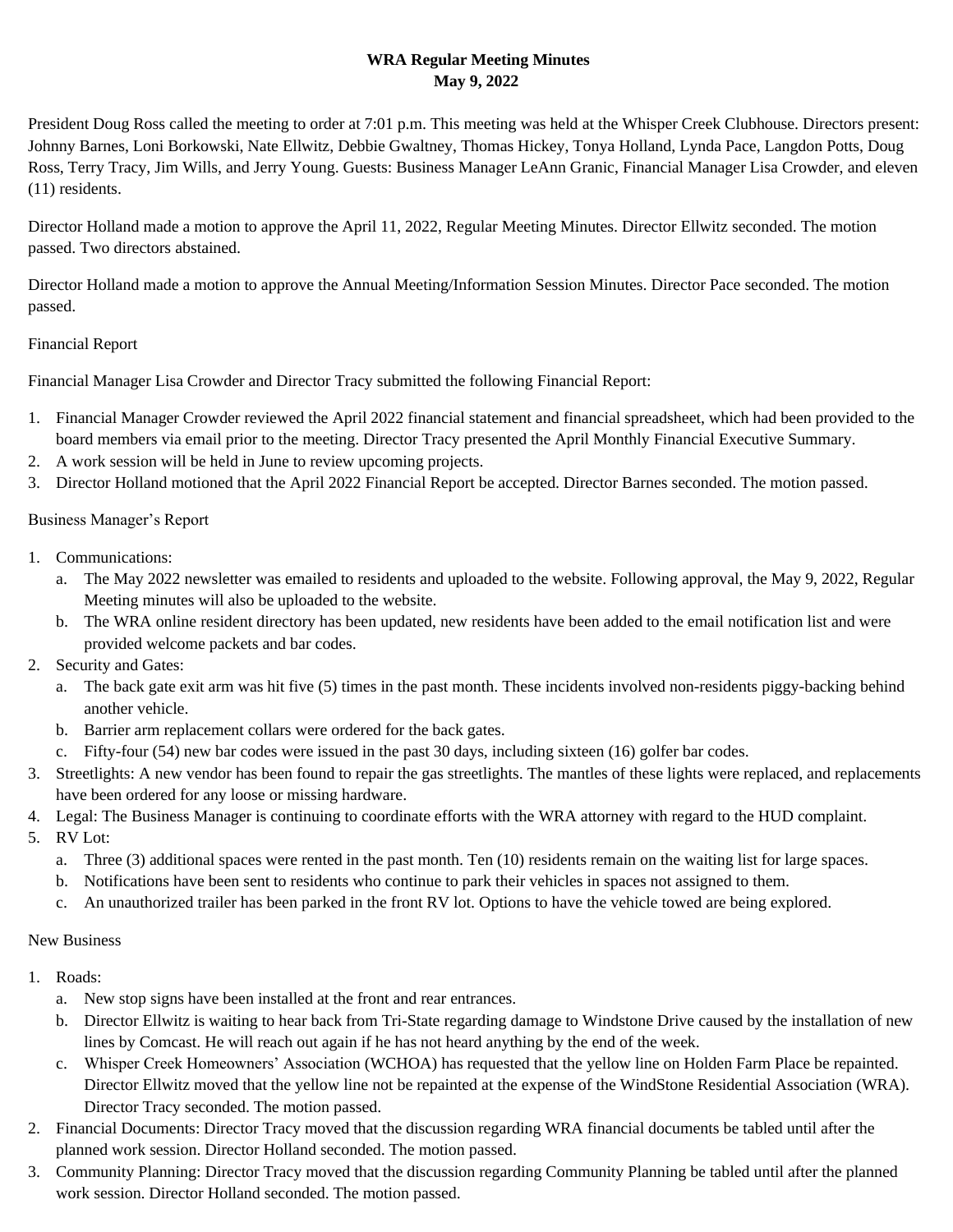Unfinished Business

- 1. Lake Haven Tree Clean-up: This project will be scheduled for the fall when lower water levels should make the shore clean-up easier.
- 2. Road Repairs: Repairs have been completed on Ancient Oaks, Lazy Circles, Oakhurst, and Windstone Drive. Areas to be repaired on Blue Jay Parkway have been sawcut and are ready to be finished.
- 3. Sign Refurbishment: The sign refurbishment project is complete. The total cost was \$28,896.00 (twenty-eight thousand eight hundred and ninety-six dollars).
- 4. Windstone Drive Culvert Repair: Directors Ellwitz and Tracy will follow-up with CTI Engineering regarding this project.

Guest Speakers: Three (3) residents addressed the board regarding concerns about stray animals entering WindStone from abutting subdivisions, installation of new utilities by Comcast, and storing paving equipment at the Cattails' parking lot. These issues will be addressed as necessary.

### Committee Reports

- 1. ARB: The ARB has reviewed and approved the following requests from WindStone homeowners in April 2022:
	- i. Screen porch addition (1) vi. Window replacement (1)
		- ii. Home repainting (2) vii. Replace siding (1)
	- iii. Adding/updating landscaping (3) viii. Tree removal (1)
	- iv. Shingle replacement (2) ix. Repair sidewalk (1)
	- v. Repaint/stain deck (1)
- 2. C&Rs: No report.
- 3. Community Planning: Please see New Business, Item 3.
- 4. Gates and Security:
	- a. Addressed the following resident concerns: opening in fencing that borders adjacent neighborhoods, confrontation between two residents at the front gate, and barcode entry concerns.
	- b. Replaced the light in the tower at the front entry, which was damaged during a storm.
	- c. Replaced the barrier arms at the rear entry and exit gates multiple times.
	- d. Contacted Beatty Fabrication regarding repairs of the rear gates.
	- e. See also Business Manager's Report, Item 2.
- 5. Golf: No report.
- 6. Lakes:
	- a. Lake Wisley:
		- i. Aquatic Resources applied algaecide on May 3, 2022. They noted that some aggressive weeds may need to be treated with an herbicide in the future.
		- ii. Director Pace applied the first dye treatment on May 2, 2022. These treatments will be applied every two weeks until Fall.
	- b. Lake Haven: Aquatic Resources inspected the lake. They found minor levels of algae which required no treatment.
- 7. Landscaping:
	- a. Met with Dick Reimer concerning landscaping lights along Windstone Drive. Several bulbs need to be replaced.
	- b. Cutrate Tree Service will remove trees and branches which were damaged during the recent storms as soon as possible.
	- c. Spoke with a resident regarding maintenance of several road "islands". A proposal to landscape those areas has been obtained from Dilbeck. This quote can be discussed at a later date.
- 8. Playground: The storm debris has been removed from the playground. New plants will be planted in the containers this week.
- 9. Roads: Please see New Business, Item 1 and Old Business, Item 4.
- 10. RV Lot: Please see Business Manager's Report, Item 5.
- 11. Sewer: Dave Hammel has been contacted regarding the holding tank at the #2 tee box.
- 12. Special Events: Linda Miller, owner of 9213 Windstone Drive, has received the Yard of the Month.
- 13. Stormwater: No report.
- 14. Trash Service: No activity.

Director Hickey moved to enter Executive Session for the purpose of discussing C&R and legal issues. Director Ellwitz seconded. The motion passed and Executive Session commenced at 8:57 p.m. Director Hickey moved to exit Executive Session. Director Holland seconded. The motion passed and the Executive Session closed at 9:26 p.m. Director Tracy moved to close the Regular Meeting;

- 
- 
-